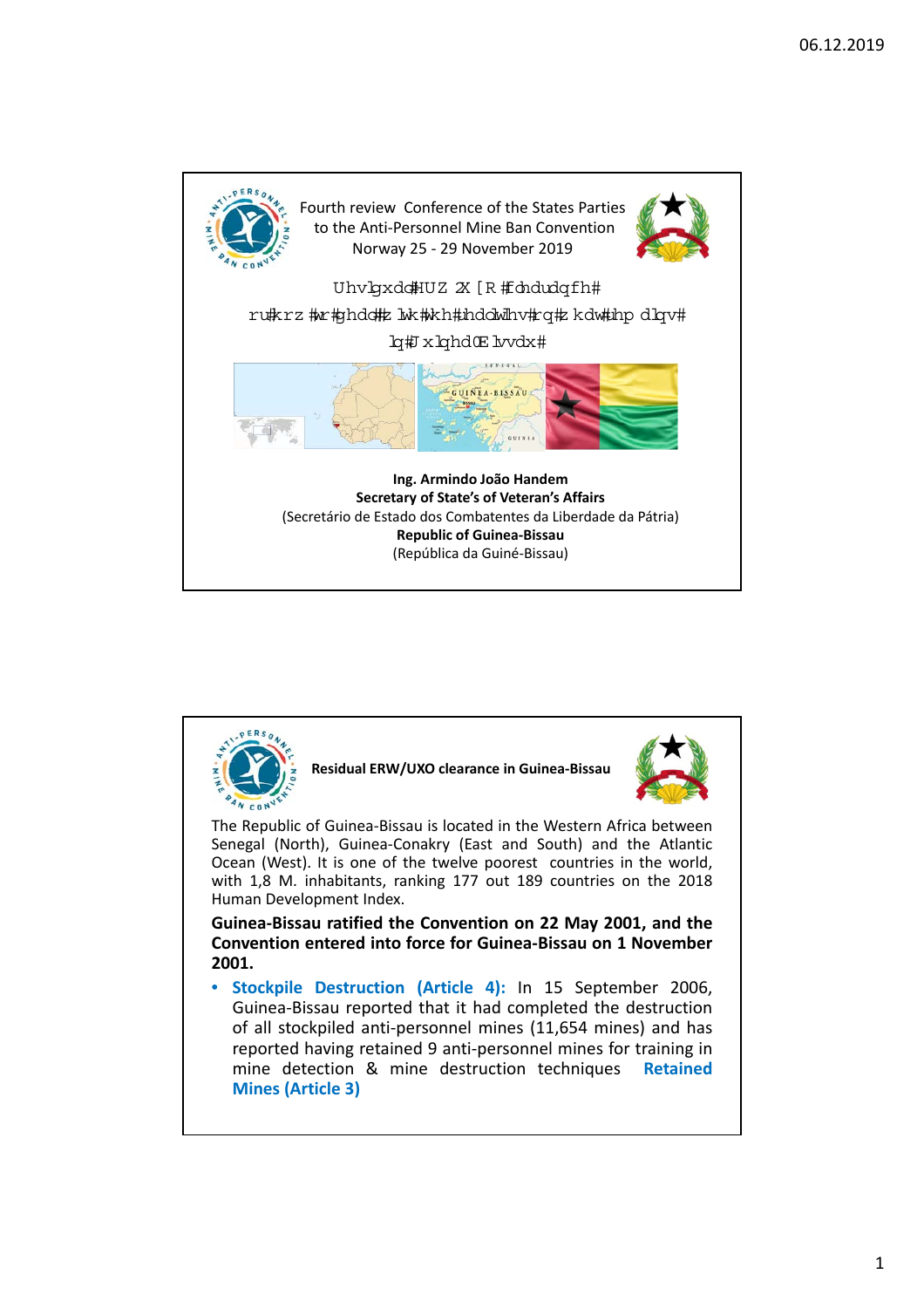

**Residual ERW/UXO clearance in Guinea‐Bissau** 



**Mine Clearance (Article 5):** Guinea-Bissau is the tenth State Party in Africa to complete demining activities and **declared in January 2012 that it has cleared all known mined areas** according to its obligation under the APMBC, addressing over 5.8 million of square metres of mined or suspected hazardous areas in seven of Guinea‐Bissau's eight regions. A total of 3,724 anti‐personnel mines, 318 other mines and over 182,000 other explosive hazards were destroyed.

**Victim Assistance :** Guinea‐Bissau is one of 30 States Parties that have indicated having significant numbers (close to 1,300) of landmine survivors. Guinea‐Bissau is also a State Party to the Convention on the Rights of Persons with Disabilities.



**Residual ERW/UXO clearance in Guinea‐Bissau** 



Like some mine affected countries, Guinea‐Bissau still has a problem with the residual Explosive Remnants of War (ERW) and Unexploded Ordnance (UXO) remaining (from the independence war 1963‐1974) which were to be dealt with the current National Mine Action Authority.

Although the UXO are not part of the APMBT, they impede people to build their livelihoods and are to some extent an obstacle for the country social and economical development.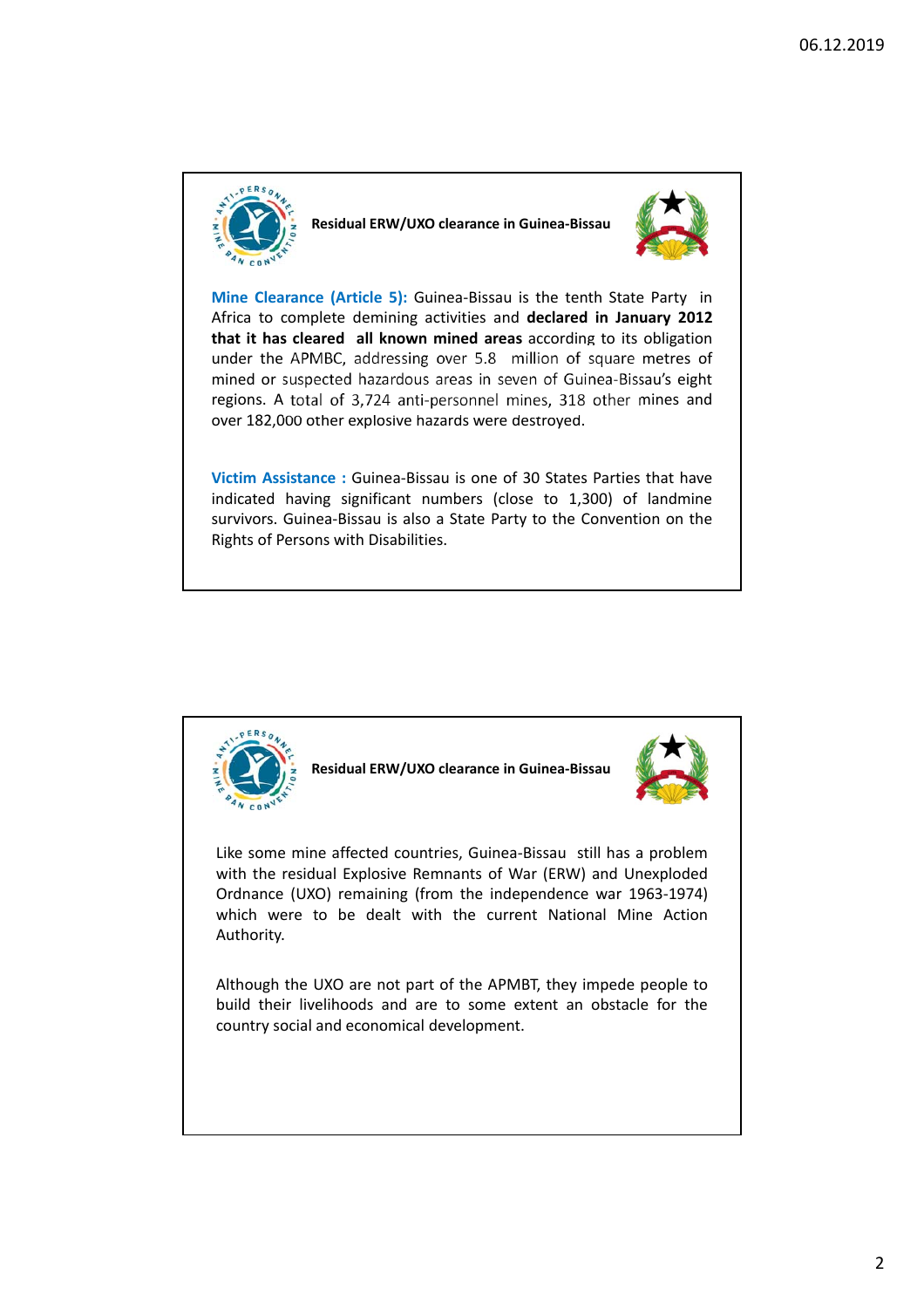

**Residual ERW/UXO clearance in Guinea‐Bissau** 



555,500 square meters of size remain to be cleared in **Northern region, Eastern region and Southern regio**n and 979,000 m2 to be surveyed in the same regions.

**It is still urgent to resume the clearance operation in these eight additional contaminated areas** at the soonest. Twenty‐two months of work will still be required to conclude this additional demining process, with a total budget of 0,9 M. USD

By end of 2019, the electoral exercise will end the fragile period and usher a new chapter in Guinea‐Bissau history. This will guarantee the return of constitutional order urged by the international community and it is expected that the international assistance will resume soon.

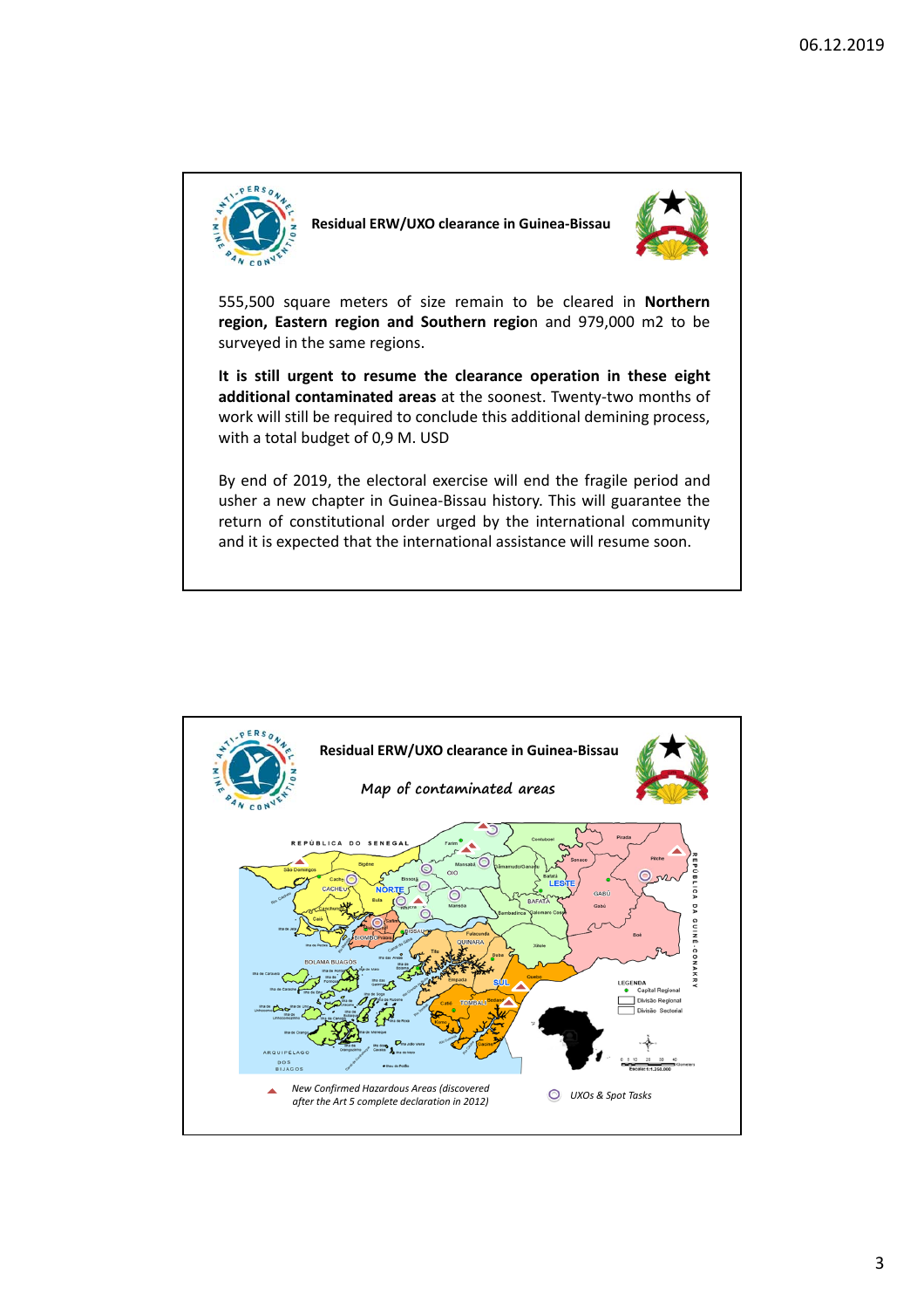

**Residual ERW/UXO clearance in Guinea‐Bissau** 



The existence of additional unexploded ordnances poses a life threat to the population, particularly around the former battle area of the liberation war.

**Since 2012 up to date, nine unexploded ordnance accidents have occurred with 27 persons death (47%) and 31 persons injured (53%) in northern and eastern regions.**

The complexity of the last conflicts and the nature of contamination in Guinea‐Bissau require to maintain appropriate National mine clearance capacities and response mechanism to address new discoveries of mines/explosive remnants of war (ERW) over the short term.



**Residual ERW/UXO clearance in Guinea‐Bissau** 



The complexity of the last conflicts and the nature of contamination in Guinea‐Bissau require to maintain appropriate National mine clearance capacities and response mechanism to address new discoveries of mines/explosive remnants of war (ERW) over the long term.

**Detention of small arms and light weapons by civilians as well as finding of explosive remnants of these past conflicts continue to affect the community security and hamper local development.**

Guinea‐Bissau's oversight of mine action and the fight against small arms are vested in the Secretary of State's of Veteran's Affairs;

**The Government is currently engaged to foster the current National Commission against the proliferation of illicit small arms with the aspects linked to mine action and explosive remnants of war issues to respond in more effective way to the community security challenges and violence reduction.**